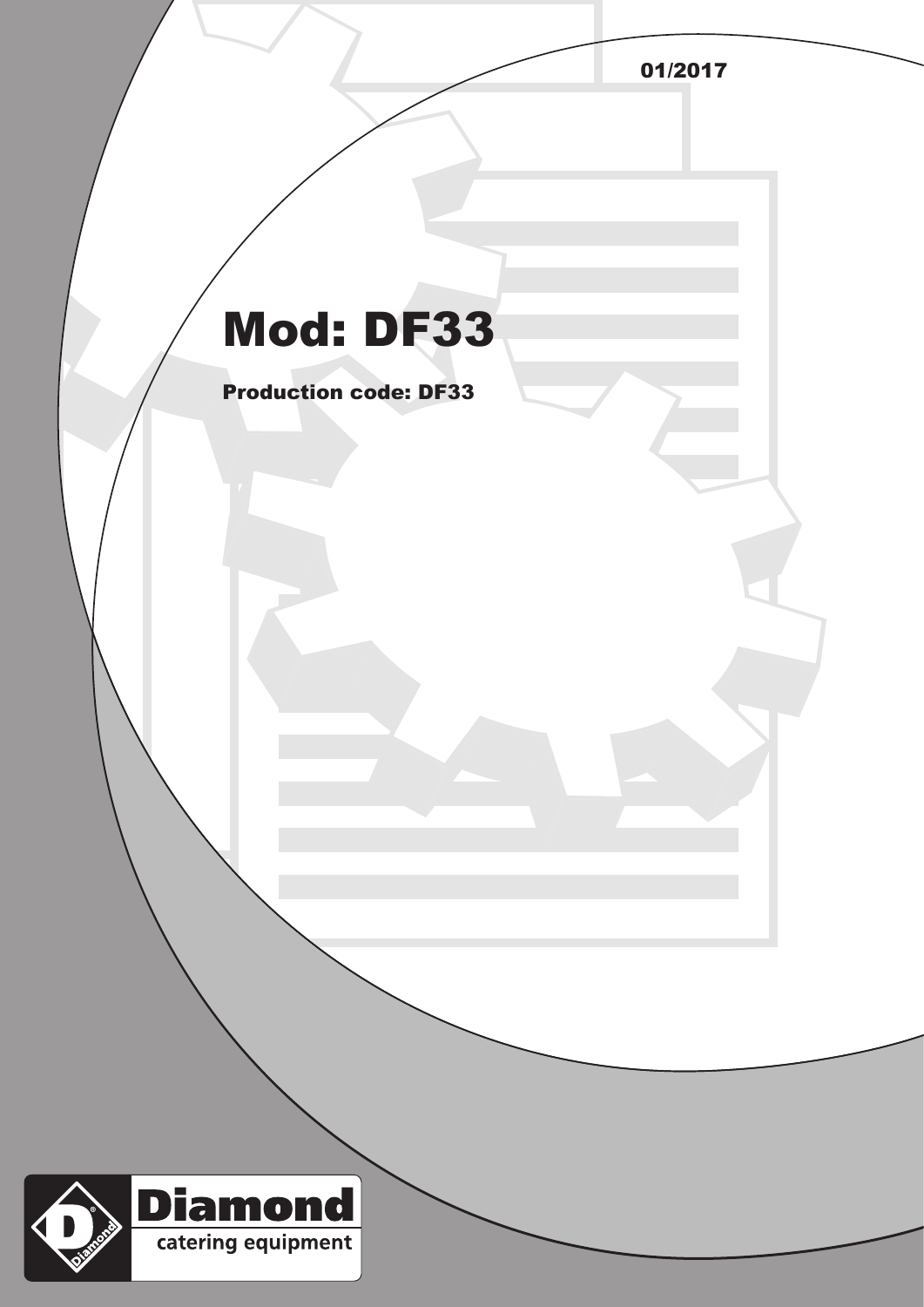

P.lva e c.f. IT01888690979 Num Iscr.Reg.Imp. PO 01888690979 Capitale Sociale € 100.000 i.v. N° REA CCIAA PO 480253 N° meccanogr 028758

GI.METAL srl Via Popolesco 58 59013 Montemurlo (PO) Italy Montemurlo 20-10-2014

## **DECLARATION OF CONFORMITY**

Declaration of conformity nr. 0017

Hereby we declare that our trays for pizza (family products FP017) are congruent with the regulation in force of the italian and european laws, listed as follow:

DM n. 34 del 21-03-1973 and further updates Regulation CE n. 1935/2004 del 27-10-2004. DPR 777/82 and further updates Regulation CE n.2023/2006 del 22-12-2006.

This declaration has been edited basing on test report nr. 11LA13051 dd 06-07-2011 and n. 11LA13052 of 06- 07-2011 of BIOCHEMIELAB:

Material: ALUMINUM 5754 Reg. CE 1935/2004 GUCE L 338 del 13/11/04; DPR 777/82

Moreover, products are restorable through standard cleaning with common agents specifics for aluminum or stainless steel depending on the surface that must be treated.

Attached family products FP017, it's integral part of this document.

With best regards, GI.METAL srl

> C.E.O. Marco D'Annibale

Attached Technical sheet of family products FP008